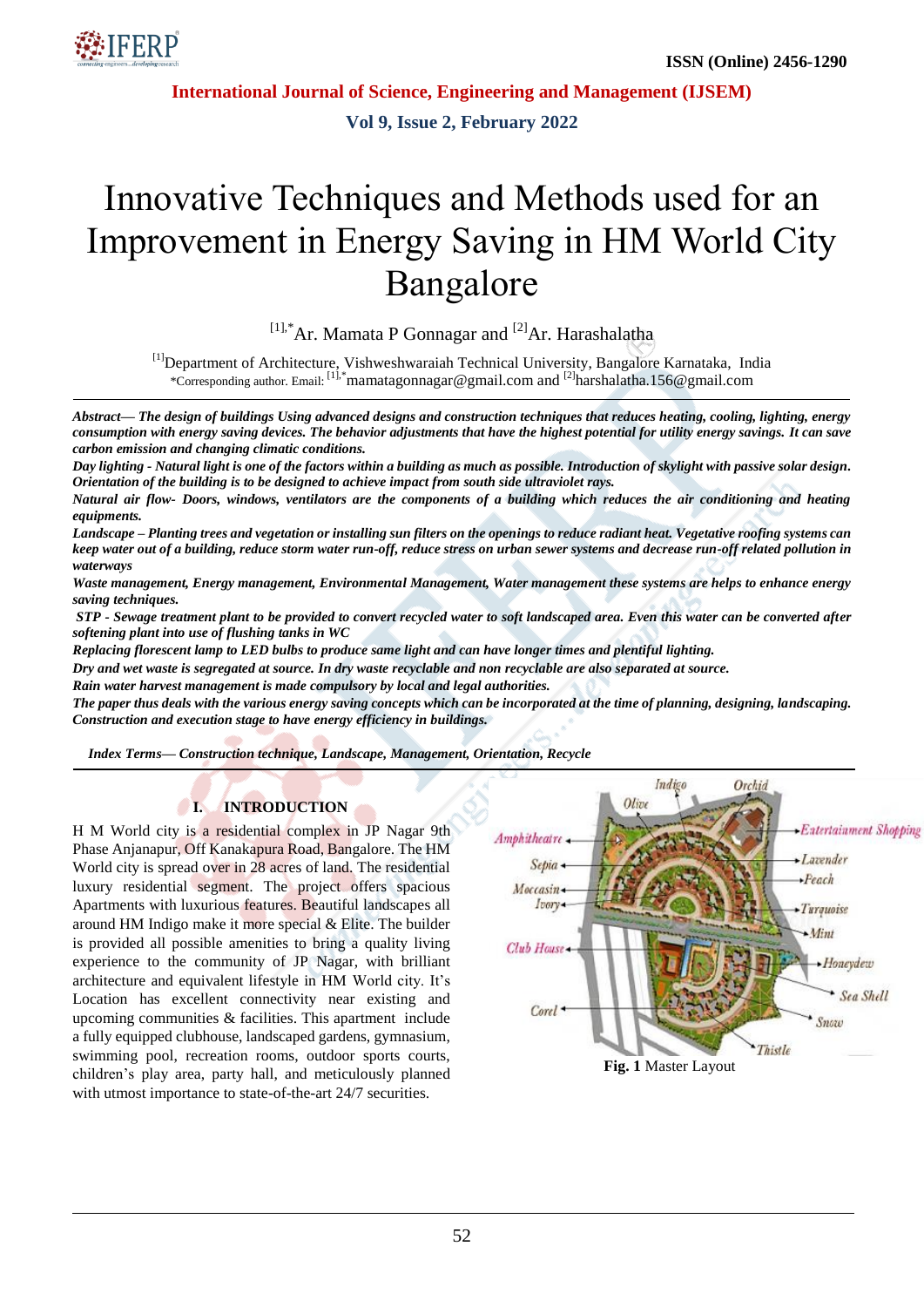

## **International Journal of Science, Engineering and Management (IJSEM) Vol 9, Issue 2, February 2022**



**Fig. 2** Lay out of HM World city



**Fig. 3** 1 st Phase of HM World city



**Fig. 4** Swimming Pool



**Fig. 5** Swimming pool View from top floor

**Day lighting** - Natural light is one of the factor within a building as much as possible. Introduction of skylight with passive solar design. Orientation of the building is to be designed to achieve impact from south side ultraviolet rays.



**Fig. 5b** Floor plan of Orchid Building



**Fig. 6** UPVC Window

The circulation and movement of the flats are well positioned according to the customer's feasibility. Each flat has all three sides open for cross ventilation. The position of a window is very important as an architectural element. The full size of glass openings are provided to get well natural lighting. Full glass doors are provided for all balconies. Material of all openings like sliding with three track windows, doors, Louvers, ventilators are provided with UPVC window. Sound insulated glass used for all openings.[1] The gaskets have provided for tracks to maintain thermal comfort. The position of window in a room is provided to get maximum day light. They have done planning in such a way that, longitudinal facade is facing towards external side. Reference for calculating day light factor is as follows.[2]



**Fig. 7** Sky Light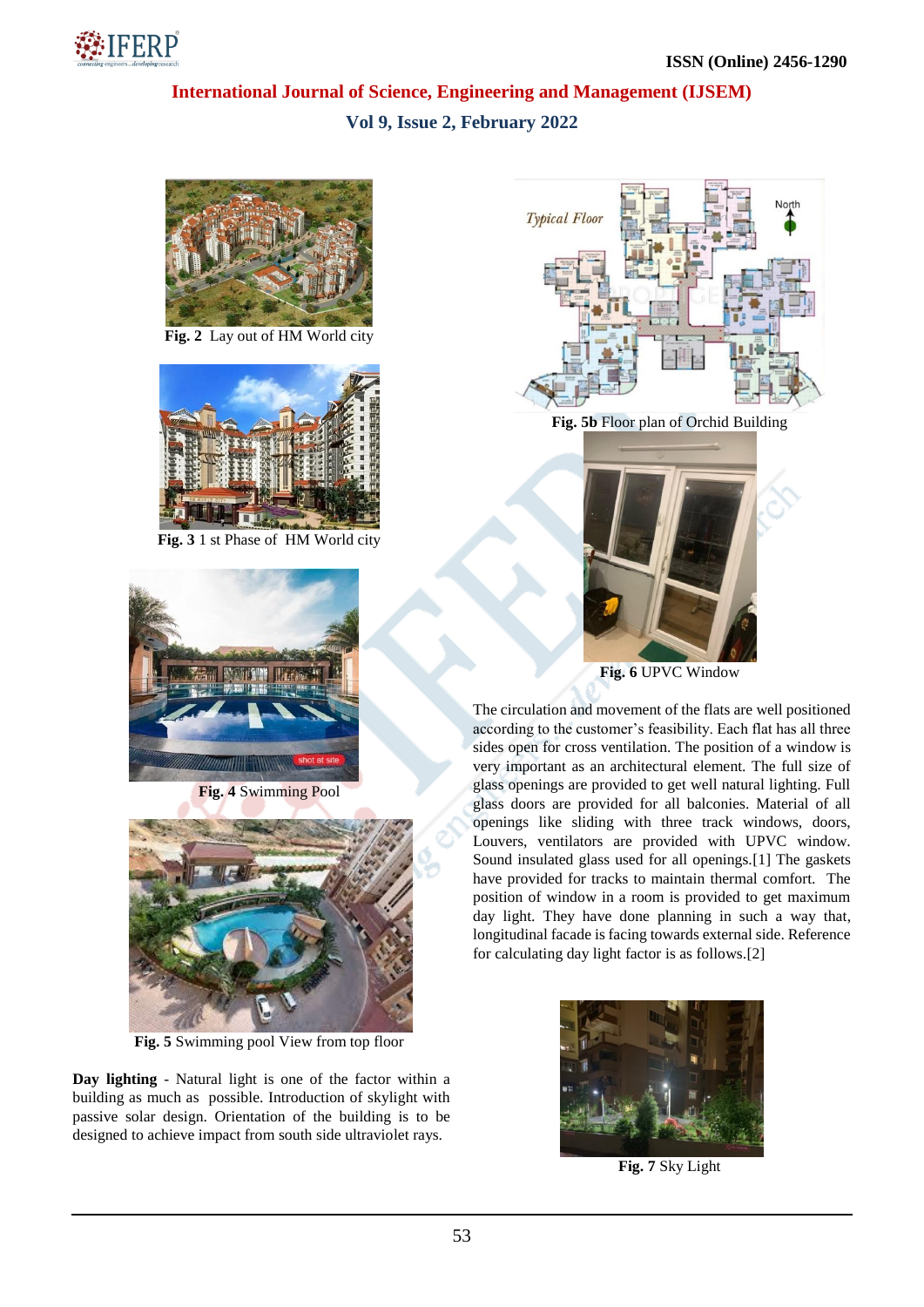

## **International Journal of Science, Engineering and Management (IJSEM)**

## **Vol 9, Issue 2, February 2022**







Parking is provided in the Basement. Skylight is provided for natural lighting for easy movement of vehicles. This is one of the architectural elements to prove energy saving technique by HM World city developers [1].

## **A. Orientation**

In master layout the buildings have organized in concentric semi circle.

First phase have three buildings in small semicircle facing to main entrance. each building has 96 flats with basement +14 floors. Each floor has 6 flats with combination of two different typologies. Lavish planning of internal areas with quite large corridor for connecting each flat. All flats are facing east west direction, every room has balcony projections to get warm weather, day light, comfortable luxurious feeling etc.

**Natural air flow** As the layout is oriented to get natural light and provided window position proves natural air flow in all flats in all buildings [2]

### **B. Landscape**

Landscape is well designed with proper zoning, using all landscaping elements like in Hard cape Pavers with grey and terracotta combination used in all setback area, as it installed with color combination to show surface parking, vehicular movement area, jogging track, cycle path, etc. As this layout has different contours, well managed sloped tiling with low gradient walking paths with proper railing.Pavers is all in antiskid in nature. Landscape design creates a visual representation of a site using scaled dimensions [4].

Soft cape elements are shrubbery, trees, and flowers, fountain, ground coverage. Moulds have created to break the monotonous of grass as ground coverage. Combination of colors of crotons, flower plants, with proper curbs of 0.45 m in height with granite facial for sitting and mud should not fall on pavers. Landscape lighting done with proper layout with different lighting poles..In-between two concentric buildings beautiful pockets of shrubs, plants with different heights, colors are organized, serpentine path way created along with the pockets.

Children Park along with amphitheatre is provided in this layout. Proper sitting benches along with Senior Citizen Park.



**Fig 9b** soft cape pockets



**Fig 10** pathway along skylight

## **C. Energy management**

In common areas well lighted with CFL bulbs changed from fluorescent lamps. Replacing all traditional bulbs into CFL as it give same illumination. These are all energy saving [3].



**Fig. 11** pavers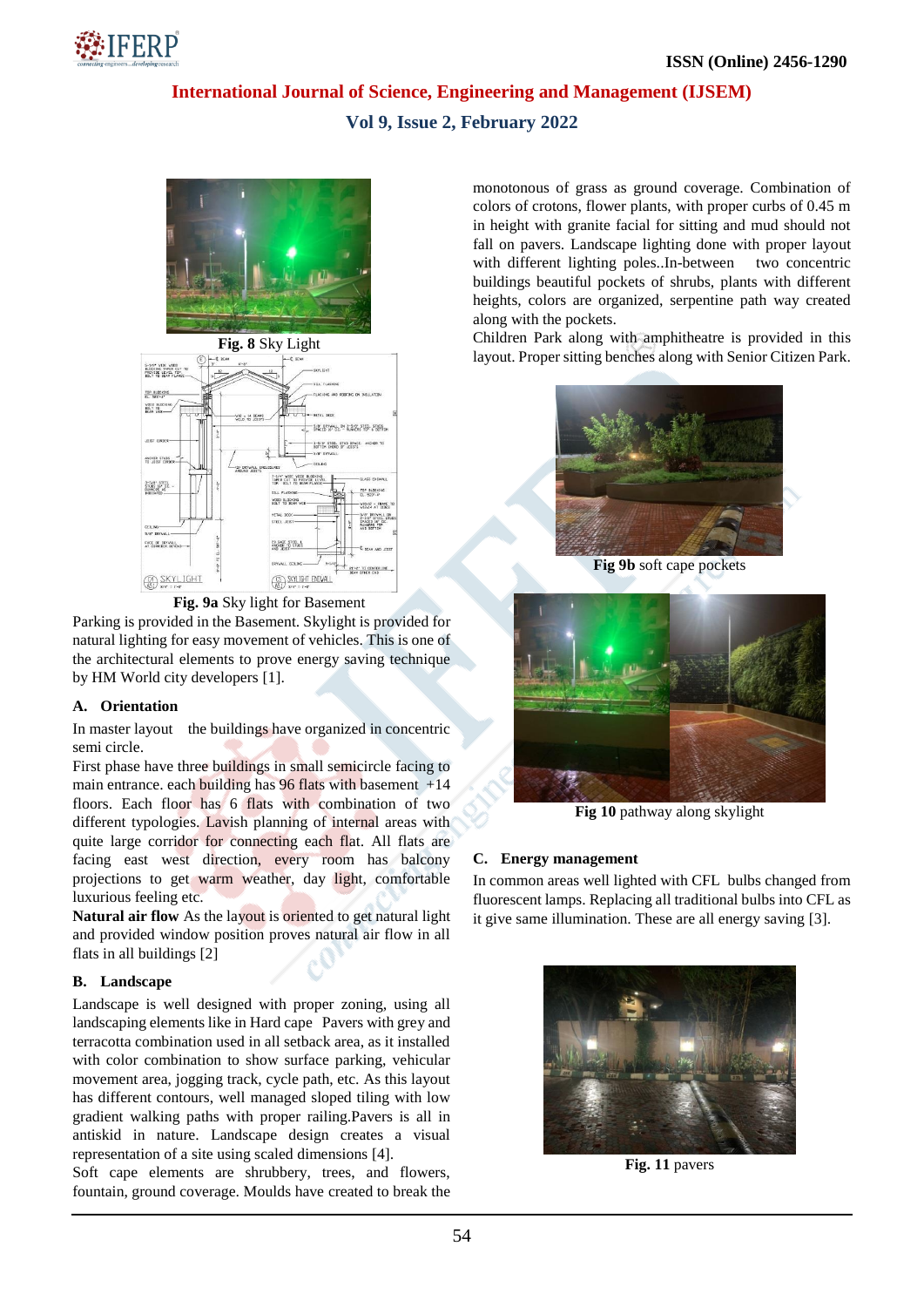

**International Journal of Science, Engineering and Management (IJSEM)**

## **Vol 9, Issue 2, February 2022**



**Fig. 12** LED Bulbs

Opening a window, or building door is a simple energy saving technique that can help **reduce air conditioning and heating costs** by relying on natural ventilation for climate control [6]

### **D. Waste Management**

In this apartment waste segregation is done since 4 years, wet waste and dry waste. From wet waste they will decompose and make manure for using this in landscape area. Space created for dumping dry waste. According to ward wise local government will organize to take dry waste.

Sewage treatment plant have built in this layout. Recycled water will distribute to the landscape area. And after filtration the same water will be using for flushing in toilet area. Rain water harvesting is properly utilized from terrace and surface drains also provided to collect water. The same water can be treated and distribute into the flats.



#### **Fig. 13** Gas block

Main gas pipe connection to each individual flat is provided to reduce energy for geyser etc.

Provided Amenities in HM World city proves that many energy saving techniques have used. Economics and environmental aspects of a building are merge to each other.

### **II. LITERATURE STUDY**

#### **A. Choosing the calculation model**

The calculation model for the analysis of daylight factors is defined as a room 3.00 m wide by 6.00 m deep by 3.00 m high. The ceiling, walls and floor of the room have a thickness of 0.25 m. A window of variable shape, size and position is located in the 3.00 m wide façade. The double-leaf window has  $0.05$  m thick joinery and double glazing which produces a solar factor of 0.7.[5] The reflectance of the inner surfaces of the calculation model is variable, accordingly two basic room models –with light or dark surfaces– are defined. The inner surfaces of the room are diffuse reflectors and the Lambertian reflection of daylight is therefore directly proportional to the cosine of the angle between the observer's line of sight and the surface normal. All variables of the calculation model are shown in Fig. 1:



#### **III. CONCLUSION**

By making small changes to your facility's lighting, air conditioning usage and switching off equipment when not in use, you can make a big difference to your yearly energy consumption. Once you've mastered the basics, you may consider energy efficiency measures such as power factor correction, or energy monitoring to gain a better understanding of which systems consume the most energy.

#### **REFERENCES**

[1] AjitDanti,Suresha M and S.K Narasimhamurthy, "Invariant of Rotation and Scaling for Classification of Arecanut Based on Local Binary Patterns", International Journal of Advanced Research in Computer Science and Software Engineering, Volume 3, Issue 10, October 2013.